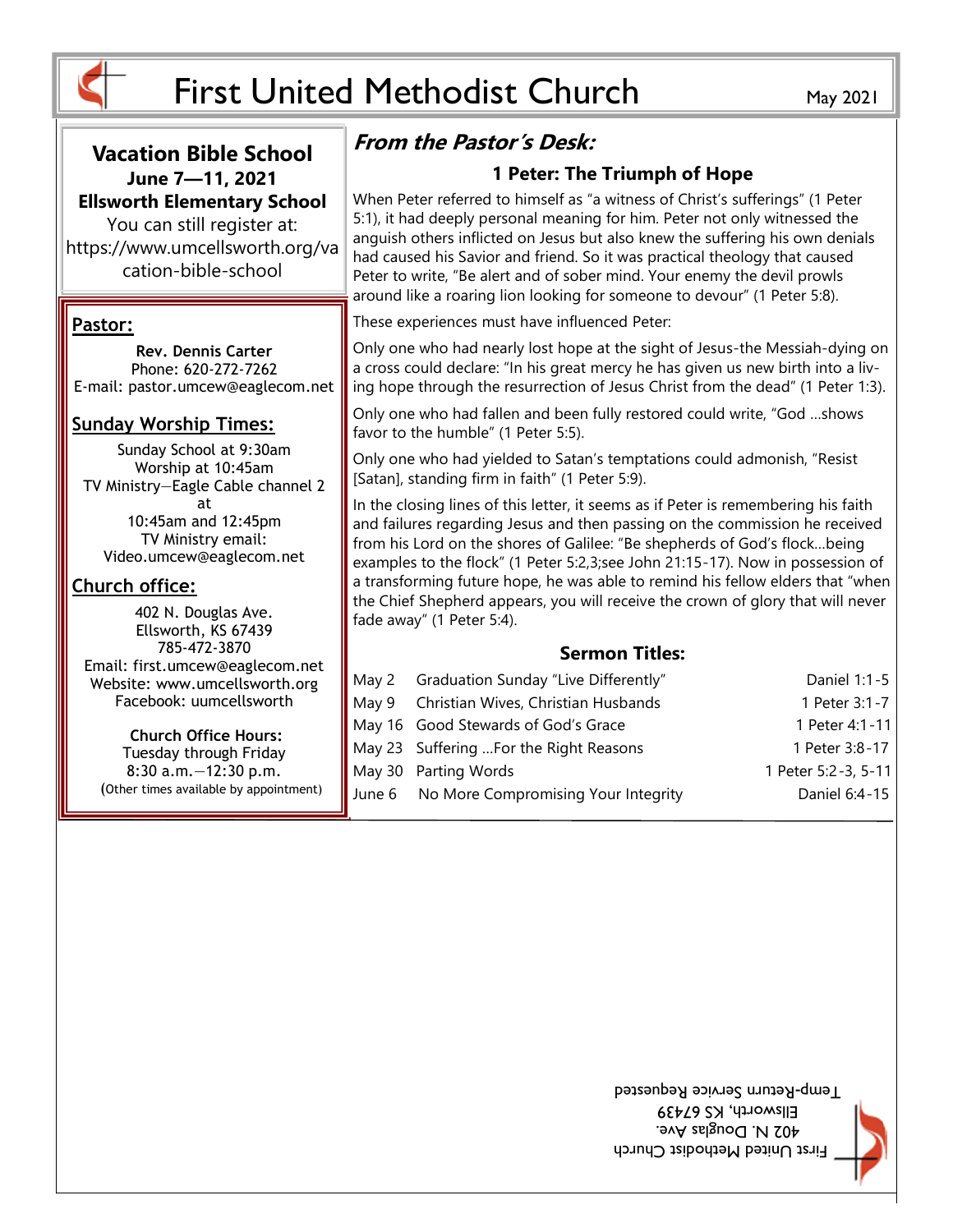

# Kids of the Kingdom & Kids with a Mission:

Masks, extra disinfecting, social distancing, alternating meeting times, but most of all- a blanket of prayer have kept us safe this school year, and we are so thankful!!



Instead of a closing program open to all, we enjoyed watching Kids with a Mission actors dressed in Bible costumes for a recorded version of the All Saints Walk. Besides eating Kings Cake before Lent and devouring ice cream sundaes on Closing Day, this activity is a highlight of our year! Each station has a coordinating candy to help remember the lesson: Milky Way (creation), Rainbow Skittles (Noah), Life Savers (Jesus' death and resurrection), etc.

We always travel throughout the year, from Genesis to Revelation, ending with the promise of Jesus' return again. Prizes for attendance and endurance were awarded to all! Another annual event is giving  $1^{st}$  graders their own Bibles. Since we stopped early last year for the shutdown, this did not happen, so our 2<sup>nd</sup> graders also received Bibles. We have received some generous donations that covered these expenses. God provides! Always has, always will. God's Word is true, precious, and holy.

Thank you for all the prayers, encouragement, and support in challenging circumstances. Please continue to lift up our children in prayer. Also pray for our teachers and volunteers who have selflessly given hours in service to the Lord. As God leads, we will be back in September.



Upcoming Events:

May 2 Graduation Sunday—Celebrate our graduates during worship followed by a reception with cake and punch in Fellowship Hall.

May 6 World Day of Prayer—Event will begin at 12:00 pm at the Presbyterian Church.

May 30 Memorial Sunday—We will remember our church members, family and friends who have passed away during the past year. There will be a special time during worship to honor them.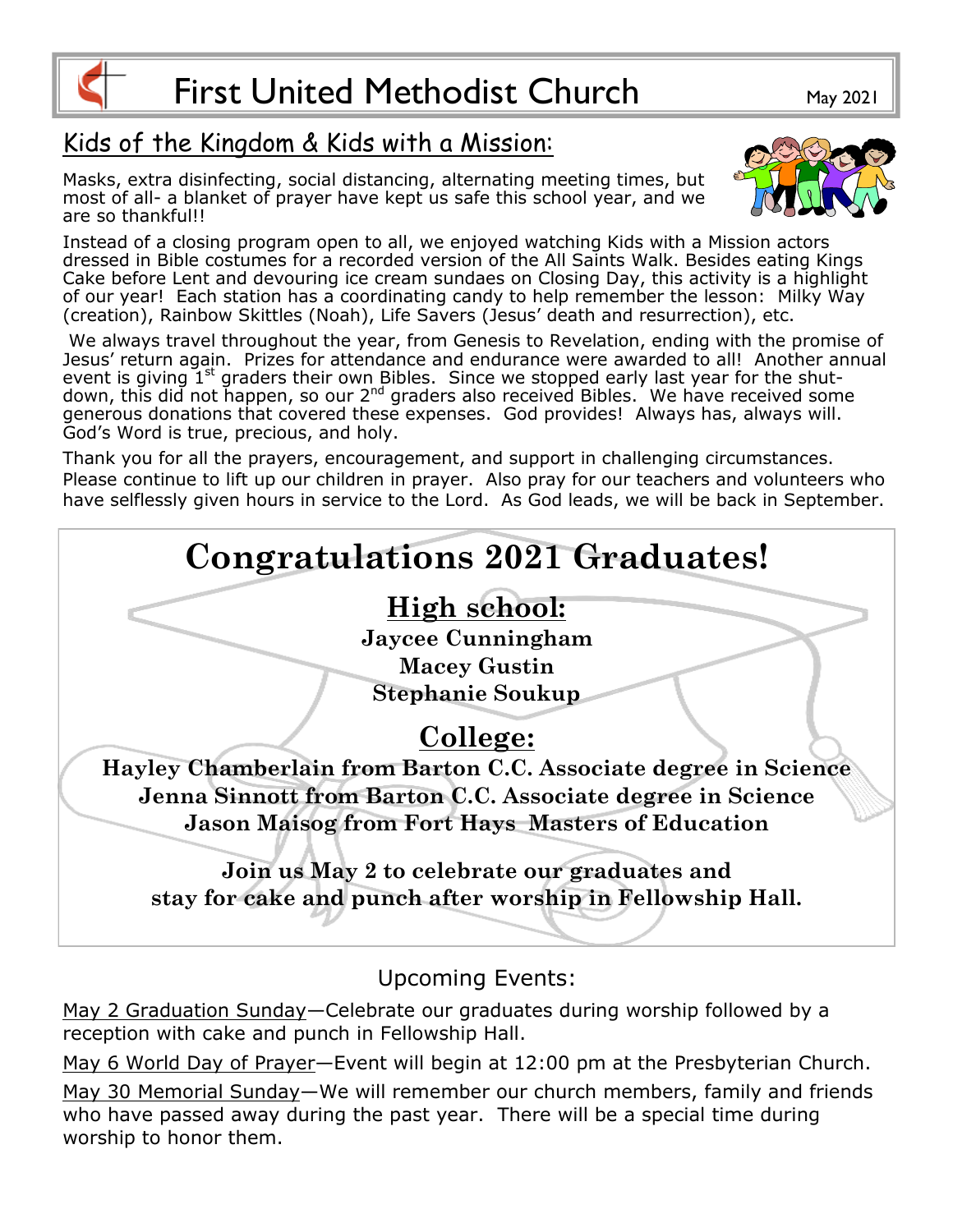

# **Weekly Activities:**

#### **Sundays:**

9:30 am—Sunday School for all ages 10:45 am—Worship in sanctuary 8:00 pm—AA/Al-Anon Meeting (North Building) **Tuesdays:** 1:00 pm—Grief Support Group (Arts Council) 8:00 pm—AA/Al-Anon Meeting (North Building) **Thursdays:** 8:00 pm—AA/Al-Anon Meeting (North Building) **May Calendar:** Sun, May 2—Graduate Recognition/Holy Communion 12:00 pm—Reception to honor graduates 7:00 pm—Trustee Meeting Tues, May 4 6:30 pm—Leadership Meeting

Wed, May 5

6:15 pm—Jr/Sr High Youth Group

Thurs, May 6

12:00 pm—World Day of Prayer (Presbyterian church) Sun, May 9—Mother's Day

Moment for Missions (Camp Hope)

Mon, May 10

6:30 pm—Finance/Stewardship Meeting

Tues, May 11

6:30 pm—Missions/Evangelism Meeting (Pines) Wed, May 12

> 8:30 am—Ministerial Alliance Meeting (Zoom) **\*\*7:00 pm—Honor & Glory Circle (Church Parlor)**

#### Thurs, May 13

2:00 pm—Faith & Hope Circle

#### Sun, May 16

8:00 am—United Methodist Men Breakfast 6:00 pm—Ash Creek 4-H Meeting

#### Tues, May 18

6:30 pm—Worship Team Meeting

#### Sun, May 23

2:00 pm—Ellsworth High School Graduation Mon, May 24

6:30 pm—SPPR Meeting Sun, May 30—Cookie Sunday

## **Recent Prayer Requests:**

Rose Doubrava, Donna Davis, Johnny Miller, Roger Samuelson , Neva Chastain, Cindy Blanchard

## **Continued Prayers for**:

Wilma Mall's Family, Lexi West, Jerry Houston, Lisa Maston's Family, Jim Schulz, Betty Carter, Penny Swift-Kelly, Tom Maze, Alan Falk, Rhonda Hoffhines-Blair, Steve Noren, Judy Gebhardt, Bonnie Stinchcomb, Judy Toman, Karen Kerr

Shut-Ins  $\sim$  Nursing Home Residents  $\sim$  Youth  $\sim$ Mosaic Clients ~ Our Nation's Leaders ~ Unemployed ~ Unspoken Requests ~

Families who have lost loved ones or who are not able to see family members during this difficult time

\*\*Continued prayers will be listed for 3 months. Please contact the church office to continue on the list.\*\*

## THANK YOU

Thank you all for your thoughtfulness for all the birthday cards. Also to the Mission team for the Christmas ornament. It looked so pretty on my white tree.

Blessings & Love to all, Dora Maze

foure de 1

Please join us for a graduation celebration for Stephanie Soukup on May 23, 2021 from 3:00p.m. to 6:00p.m. at the Ellsworth Golf Course 900 Room, 900 2nd Street, Ellsworth.

Soukup Family

*A reminder that the Ministerial Alliance is the go-to place for those in the community needing utility bill assistance. For more Information please contact Pastor Exie Barber at 785-531-0067.*